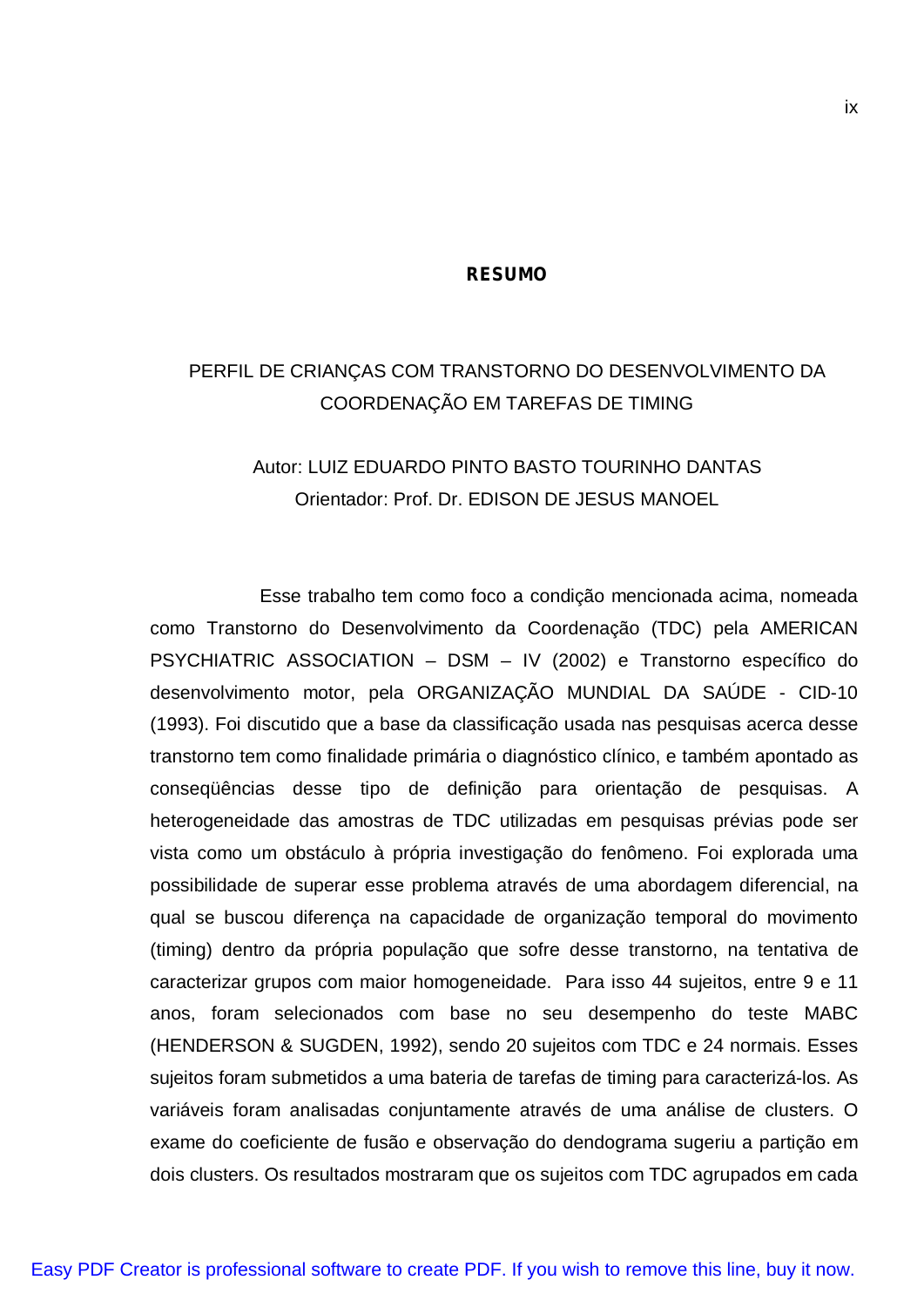uma dos clusters podem ser caracterizados com relação apenas ao timing sincronizório. As demais variáveis de timing não discriminam os dois subgrupos.

Palavras-chave: Transtorno do Desenvolvimento da Coordenação, Timing, Coordenação.

### **ABSTRACT**

## PERFIL DE CRIANÇAS COM TRANSTORNO DO DESENVOLVIMENTO DA COORDENAÇÃO EM TAREFAS DE TIMING

## Author: LUIZ EDUARDO PINTO BASTO TOURINHO DANTAS Adviser: PROF.DR. EDISON DE JESUS MANOEL

The focus of this study was the condition above mentioned, named Developmental Coordination Disorder (DCD) by the AMERICAN PSYCHIATRIC ASSOCIANTION – DSM – IV (2002) and by WORLD HEALTH ORGANIZATION – CID - 10 (1993). It was discussed that the purpose of the classification DSM – IV and  $CID - 10$  is to guide the clinical diagnostic, and pointed out the implications of this criteria to orient how to select subjects in the researches. The heterogeneity of the DCD samples used in previous researches can be seen as a hindrance to investigating the problem itself. To try to overcome that obstacle, a differential approach was used, in which the difference in timing within the population who suffers that disorder was searched for, in order to characterize more homogenous groups. We selected 44 children, ranging from 9 to 11 years old, based on their performance